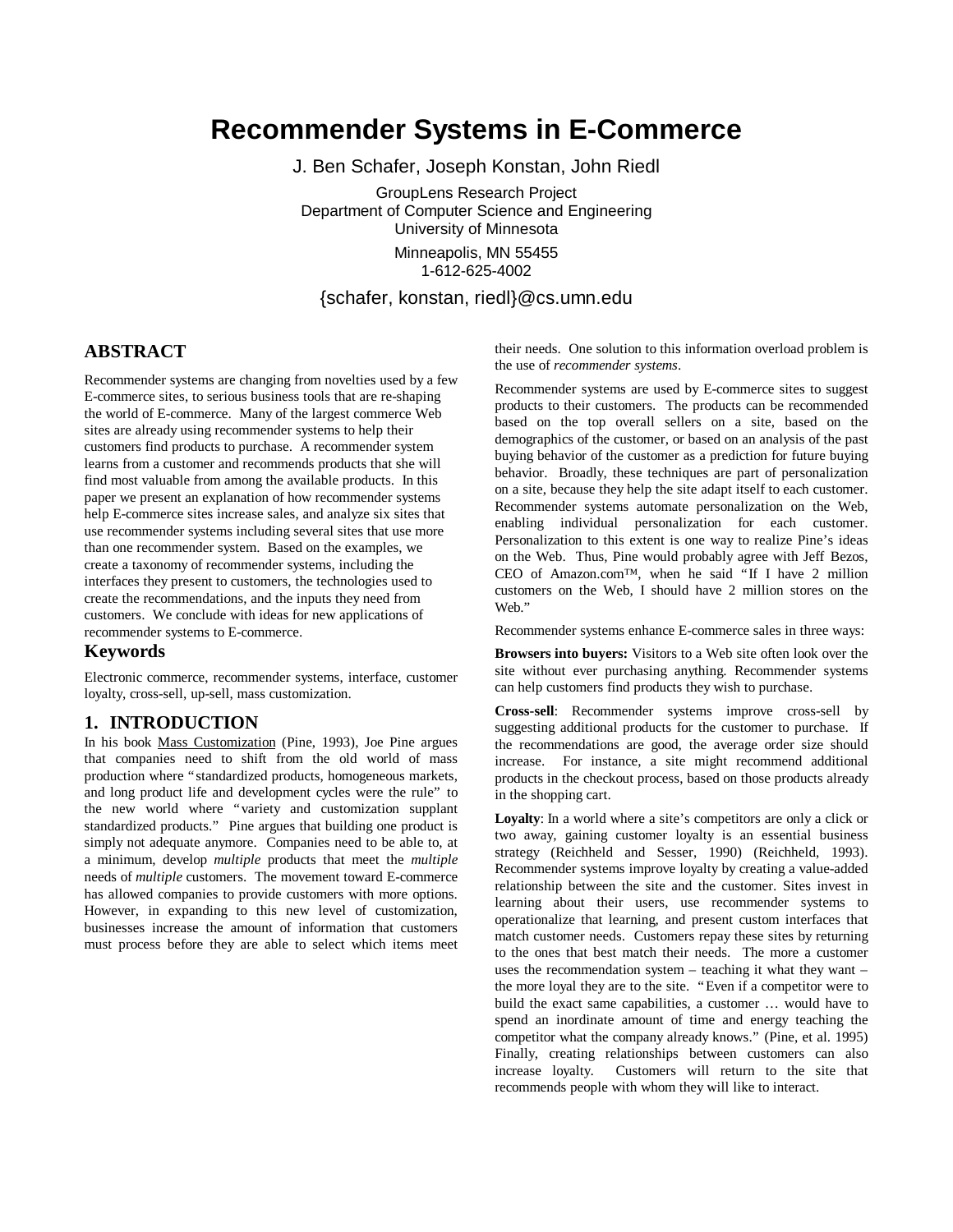This paper makes five contributions to the understanding of recommender systems in E-commerce. First, we provide a set of recommender system examples that span the range of different applications of recommender systems in E-commerce. Second, we analyze the way in which each of the examples uses the recommender system to enhance revenue on the site. Third, we describe a mapping from applications of recommender systems to a taxonomy of ways of implementing the applications. Fourth, we examine the effort required from users to find recommendations. Fifth, we describe a set of suggestions for new recommender system applications based on parts of our taxonomy that have not been explored by the existing applications.

The paper is useful to two groups: academics studying recommender systems in E-commerce, and implementers considering applying recommender systems in their site. For academics, the examples and taxonomies provide a useful initial framework within which their research can be placed. The framework will undoubtedly be expanded to include future applications of recommender systems. For implementers, the paper provides a way of making choices among the available applications and technologies. An implementer can choose a moneymaking goal, select the interfaces that will help achieve that goal, and select an implementation technique that supports the goal within the interface.

### **2. Recommender System Examples**

In the following section we present six e-commerce businesses that utilize one or more variations of recommender system technology in their web sites. For each site, and each variation, we give a brief description of the features of the system. In later sections we refer to these examples as we explain the types of recommendations provided, the type of technology used, and the types of information gathered. For organizational purposes these sites have been alphabetized. The examples listed were correct as of May 31, 1999. Due to the rapid changes in the Internet they may no longer be valid.

### **2.1 Amazon.com**

We focus on recommender systems in the *book* section of Amazon.com.

**Customers who Bought: Like** many E-commerce sites, Amazon.com™ (www.amazon.com) is structured with an information page for each book, giving details of the text and purchase information. The Customers who Bought feature is found on the information page for each book in their catalog. It is in fact two separate recommendation lists. The first recommends books frequently purchased by customers who purchased the selected book. The second recommends authors whose books are frequently purchased by customers who purchased works by the author of the selected book.

**Eyes:** The Eyes feature allows customers to be notified via email of new items added to the Amazon.com catalog. Customers enter requests based upon author, title, subject, ISBN, or publication date information. Customers can use both simple and more complex Boolean-based criteria (AND/OR) for notification queries. Requests can also be directly entered from any search results screen, creating a persistent request based on the search.

**Amazon.com Delivers:** Amazon.com Delivers is a variation on the Eyes feature. Customers select checkboxes to choose from a list of specific categories/genres (Oprah books, biographies, cooking). Periodically the editors at Amazon.com send email announcements to notify subscribers of their latest recommendations in the subscribed categories.

**Book Matcher:** The Book Matcher feature allows customers to give direct feedback about books they have read. Customers rate books they have read on a 5-point scale from "hated it" to "loved it." After rating a sample of books, customers may request recommendations for books they might like. At that point a half dozen non-rated texts are presented which correlate with the user's indicated tastes. Feedback to these recommendations is provided by a "rate these books" feature where customers can indicate a rating for one or more of the recommended books.

**Customer Comments:** The Customer Comments feature allows customers to receive text recommendations based on the opinions of other customers. Located on the information page for each book is a list of 1-5 star ratings and written comments provided by customers who have read the book in question and submitted a review. Customers have the option of incorporating these recommendations into their purchase decision.

# **2.2 CDNOW**

**Album Advisor:** The Album Advisor feature of CDNOW™ (www.cdnow.com) works in two different modes. In the single album mode customers locate the information page for a given album. The system recommends 10 other albums related to the album in question. In the multiple artist mode customers enter up to three artists. In turn, the system recommends 10 albums related to the artists in question.

**My CDNOW:** My CDNOW enables customers to set up their own music store, based on albums and artists they like. Customers indicate which albums they own, and which artists are their favorites. Purchases from CDNOW are entered automatically into the "own it" list. Although "own it" ratings are initially treated as an indication of positive likes, customers can go back and distinguish between "own it and like it" and "own it but dislike it." When customers request "own it but dislike it." recommendations the system will predict 6 albums the customer might like based on what is already owned. A feedback option is available by customers providing a "own it," "move to wish list" or "not for me" comment for any of the albums in this prediction list. The albums recommended change based on the feedback.

# **2.3 eBay**

**Feedback Profile:** The Feedback Profile feature at eBay.com™ (www.ebay.com) allows both buyers and sellers to contribute to feedback profiles of other customers with whom they have done business. The feedback consists of a satisfaction rating (satisfied/neutral/dissatisfied) as well as a specific comment about the other customer. Feedback is used to provide a recommender system for purchasers, who are able to view the profile of sellers. This profile consists of a table of the number of each rating in the past 7 days, past month, and past 6 months, as well as an overall summary (e.g., 867 positives from 776 unique customers). Upon further request, customers can browse the individual ratings and comments for the sellers.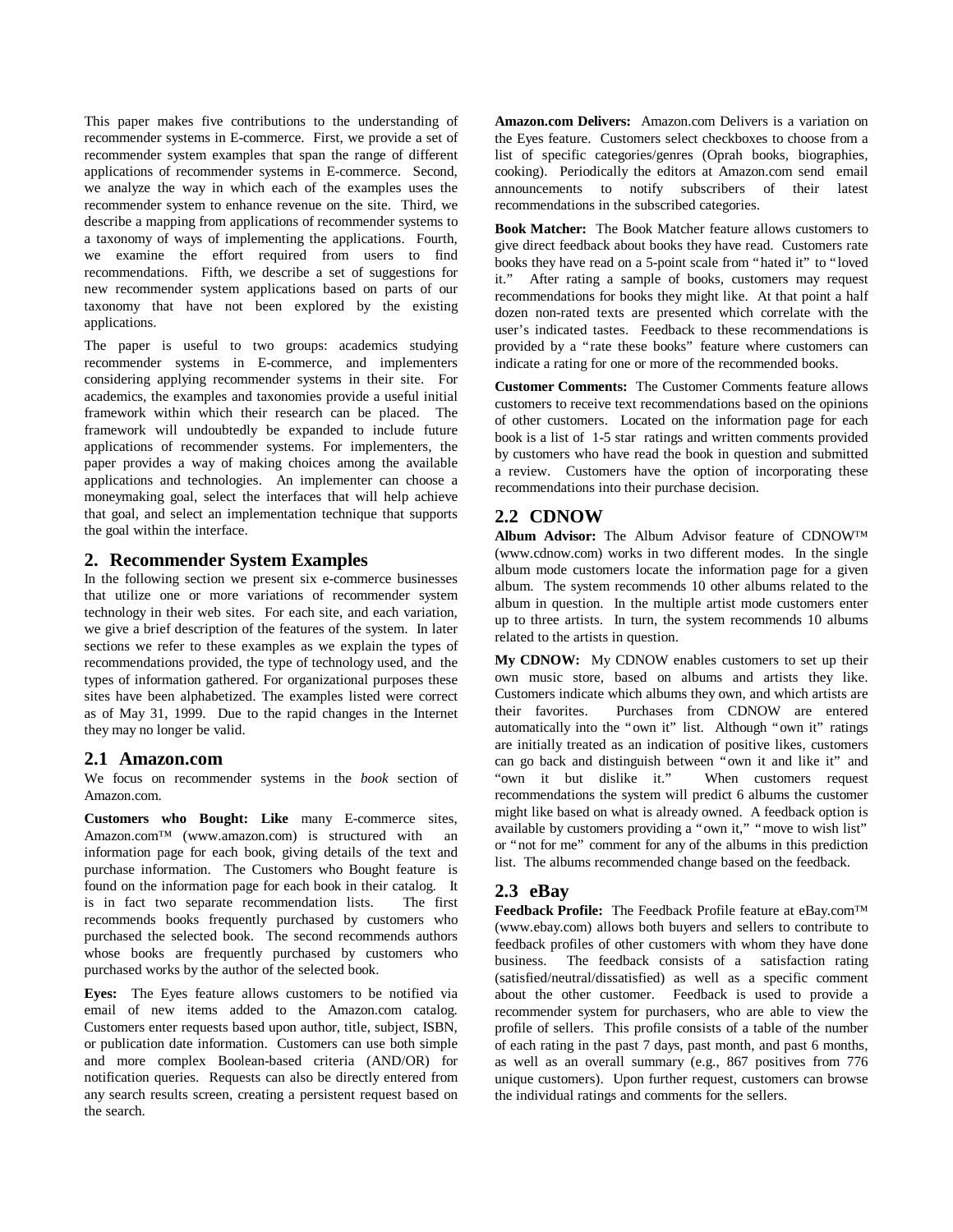# **2.4 Levis**

**Style Finder:** Style Finder allows customers of the Levi Straus™ (www.levis.com) website to receive recommendations on articles of Levi's clothing. Customers indicate whether they are male or female, then view three categories -- Music, Looks, Fun -- and rate a minimum of 4 "terms" or "sub-categories" within each. They do this by providing a rating on a 7-point scale ranging from "leave it" to "love it." They may also choose the rating of "no opinion." Once the minimum number of ratings are entered customers may select "get recommendations." Here, they are provided with thumbnails of 6 items of recommended clothing. Customers may provide feedback by use of the "tell us what you think feature" which allows them to enter an opinion rating for the recommended article of clothing. Feedback may change one or all of the six items recommended.

# **2.5 Moviefinder.com**

**Match Maker:** Moviefinder.com's Match Maker (www.moviefinder.com) allows customers to locate movies with a similar "mood, theme, genre or cast" to a given movie. From the information page of the movie in question, customers click on the Match Maker icon and are provided with the list of recommended movies, as well as links to other films by the original film's director and key actors.

**We Predict:** We Predict recommends movies to customers based on their previously indicated interests. Customers enter a rating on a 5-point scale  $-$  from A to  $F -$  for movies they have viewed. These ratings are used in two different ways. Most simply, as they continue, the information page for non-rated movies contains a personalized textual prediction (go see it – forget it). In a variation of this, customers can use Powerfind to search for top picks based on syntactic criteria such as Genre, directors, or actors and choose to have these sorted by their personalized prediction or by the all customer average.

### **2.6 Reel.com**

**Movie** Matches: Similar to Amazon.com's Customers who Bought, Reel.com's Movie Matches (www.reel.com) provides recommendations on the information page for each movie. These recommendations consist of "close matches" and/or "creative matches." Each set consists of up to a dozen hyperlinks to the information pages for each of these "matched" films. The hyperlinks are annotated with one sentence descriptions of how the new movie is similar to the original movie in question ("Darker thriller raises similarly disturbing questions… ").

**Movie Map:** The Movie Map feature of Reel.com recommends movies to customers based on syntactic features. Customers enter queries based on Genre, movie types, viewing format and/or prices, and request results be constrained to "sleepers" or "best of this genre." The recommendations are editor's recommendations for movies that fit the specified criteria.

### **2.7 Summary**

In Table 1 we have summarized the applications, interfaces, recommendation technology, and how users find recommendations for all of the example applications. The first column just names each application, under the E-commerce site that houses it. The second column describes the interface that is used for delivering the recommendations. The third column

describes the recommendation technology used by the site, and the inputs required by that technology. The fourth column describes how users find recommendations using the application. Each of the columns of Table 1 is the subject of one of the sections of this paper, describing the meaning of the entries in the table, and their role in supporting recommender systems for E-commerce.

# **3. Recommendation Interfaces and Ways to Make Money**

An old proverb states that there is "more than one way to skin a cat." One would assume that the method selected depends on the desired outcome. Similarly, there is more than one way to display recommendations to a customer. The method selected may well depend on how the e-commerce site wants the customer to use the recommendation. In the following we will examine seven recommendation interfaces, and how each assists the site in making money. While some of these methods have their roots in traditional commerce, each of them draws upon the strengths of the electronic medium to provide more powerful recommendations.

**Browsing**: In traditional commerce a customer might walk into a video store and ask the clerk to recommend "a comedy from the 50s." Ideally, the clerk would recommend several movies, and the customer could go off to locate the recommended movies, browse the box covers, and see which ones appealed to them. However, the quality of the recommendations provided was dependent on the particular clerk's knowledge of an enormous range of movies. Reel.com has several advantages when implementing *browsing* into their Movie Map feature. First, the recommendations of several clerks/editors can be combined so that higher quality recommendations can be provided no matter what the query parameters. Furthermore, recommendations are returned with immediate links to the items being recommended – no more searching the store for the obscure videos recommended. Recommended browsing helps the E-commerce site by converting browsers into buyers. It does so by helping the users narrow down their choices and feel more confident in their decision to buy by providing organized access to the recommendations.

**Similar Item:** Another modification of traditional commerce techniques is the *similar item* recommendation. Systems such as Reel.com's Movie Matcher, Amazon.com's Customer's who Bought and one variation of CDNOW's Album Advisor attempt to expose customers to items they may have forgotten about, or of which they may have simply been unaware. Their implementation in E-commerce sites allows for more specific and personalized recommendations. The items displayed can be entirely selected based on the item(s) in which a customer has shown interest. In doing so, sites increase customer's exposure to their product line, and ideally are able to sell more items per order.

**Email**: Recommendations can also be delivered directly to customers through *email,* in a extension of traditional direct mail techniques. Amazon.com's Eyes feature allows them to notify customers the minute an item becomes commercially available. Eyes enables Amazon.com to attract customers into their store before other stores with the same product can reach those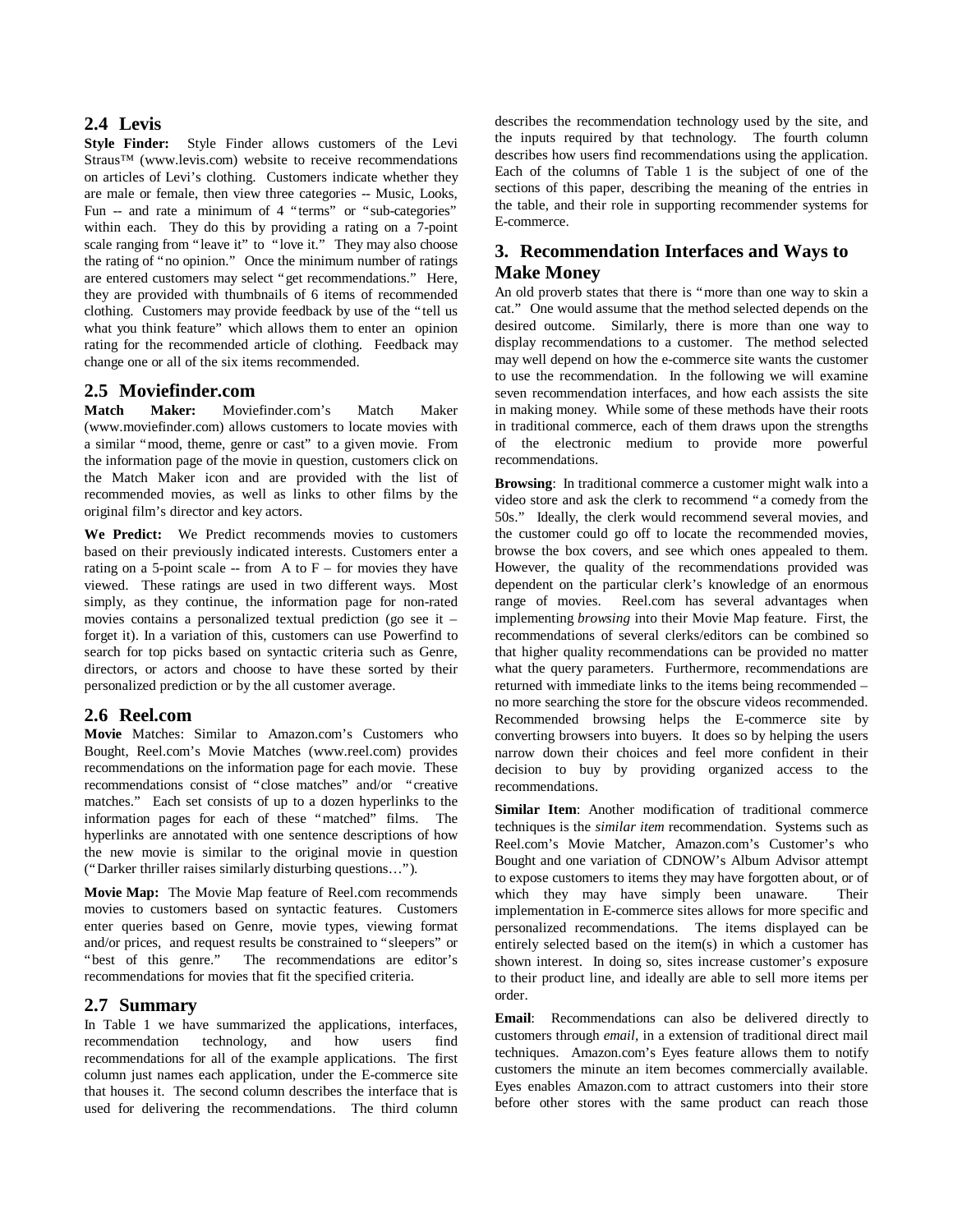customers.. Furthermore, both Eyes and Amazon.com Delivers allows the site to keep a customer aware of the site and of items the customer may have missed. Customers appreciate the email recommendations because they help them watch out for new items they are interested in purchasing. These features assist the site in making money by increasing both loyalty, and the number of return visits.

| <b>Business/Applications</b> | Recommendation<br><b>Interface</b>                                   | Recommendation<br><b>Technology</b>                                | Finding<br><b>Recommendations</b>                            |
|------------------------------|----------------------------------------------------------------------|--------------------------------------------------------------------|--------------------------------------------------------------|
| Amazon.com                   |                                                                      |                                                                    |                                                              |
| Customers who Bought         | Similar Item                                                         | Item to Item Correlation<br>Purchase data                          | Organic Navigation                                           |
| Eyes                         | Email                                                                | <b>Attribute Based</b>                                             | Keywords/freeform                                            |
| Amazon.com Delivers          | Email                                                                | <b>Attribute Based</b>                                             | Selection options                                            |
| <b>Book Matcher</b>          | Top N List                                                           | People to People Correlation<br>Likert                             | <b>Request List</b>                                          |
| <b>Customer Comments</b>     | <b>Average Rating</b><br><b>Text Comments</b>                        | <b>Aggregated Rating</b><br>Likert<br>Text                         | Organic Navigation                                           |
| <b>CDNOW</b>                 |                                                                      |                                                                    |                                                              |
| <b>Album Advisor</b>         | Similar Item<br>Top N List                                           | Item to Item Correlation<br>Purchase data                          | Organic Navigation<br>Keywords/freeform                      |
| My CDNOW                     | Top N List                                                           | People to People Correlation<br>Likert                             | <b>Organic Navigation</b><br>Request List                    |
| eBay                         |                                                                      |                                                                    |                                                              |
| Feedback Profile             | <b>Average Rating</b><br><b>Text Comments</b>                        | <b>Aggregated Rating</b><br>Likert<br>Text                         | Organic Navigation                                           |
| Levis                        |                                                                      |                                                                    |                                                              |
| Style Finder                 | Top N List                                                           | People to People Correlation<br>Likert                             | <b>Request List</b>                                          |
| Moviefinder.com              |                                                                      |                                                                    |                                                              |
| <b>Match Maker</b>           | Similar Item                                                         | Item to Item Correlation<br>Editor's choice                        | Navigate to an item                                          |
| We Predict                   | Top N List<br><b>Ordered Search Results</b><br><b>Average Rating</b> | People to People Correlation<br><b>Aggregated Rating</b><br>Likert | Keywords/freeform<br>Selection options<br>Organic Navigation |
| Reel.com                     |                                                                      |                                                                    |                                                              |
| <b>Movie Matches</b>         | Similar Item                                                         | Item to Item Correlation<br>Editor's choice                        | Organic Navigation                                           |
| Movie Map                    | <b>Browsing</b>                                                      | <b>Attribute Based</b><br>Editor's choice                          | Keywords/freeform                                            |

**Table 1**: Recommender System Examples

**Text Comments**: More and more frequently, sites are providing customers with recommendations based directly on the *text comments* of other customers. Amazon.com's Customer Comments and eBay's Feedback Profile streamlines the gathering of "the word on the street" by allowing customers to locate an item of interest and browse the comments of other customers. This helps sites make money by providing impartial information on the goods/services being sold – the thought being, if enough people claim that a book is good, or a seller is credible, than it is likely to be true. This not only helps convert browsers into buyers, but should increase loyalty to a site. If customers learn they can trust these third party recommendations, than they are more likely to return the next time they are faced with a questionable decision..

**Average Rating**: Even simpler access to "the word on the street" is the *average rating* feature. Rather than asking customers to browse a list of text based opinions, other customers can provide numerical ranking opinions. By aggregating these rankings into an average rating, Customer Comments and Feedback Profile both provide users with a "one stop" check on the quality of an item. Similar to text comments, average ratings should facilitate in converting browsers into buyers, and increasing customer loyalty to the site.

**Top-N**: Amazon.com's Book Matcher, Levi's Style Finder and My CDNOW, among others, take advantage of recommendations through a *top-N* list. Once each site has learned details about a customer's likes and dislikes, each is able to provide the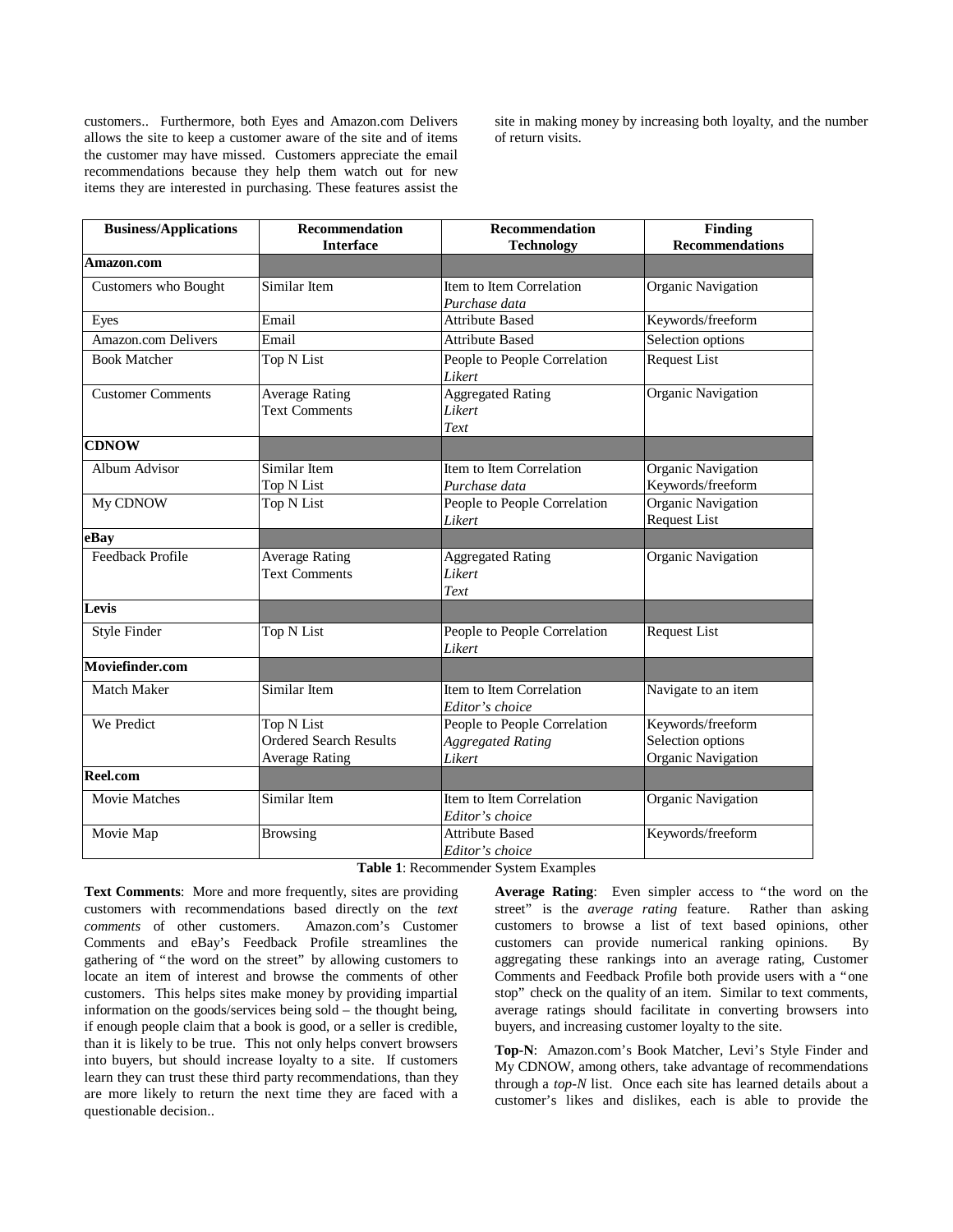customer with a personalized list of the top number of unrated items for that customer. It is as though one could gather all of the clothes that might interest a given client onto a single rack without distracting them with items they will not be interested in. This helps the vendor in several ways. First, it is another example of converting browsers into buyers – it provides increased exposure to the vendor's wares, but only to those items that should truly interest the user. Second, it may help the customer in making a decision about items that they originally held in doubt – the suggestion from the site may be another point in favor of the item.

**Ordered Search Results**: Finally, a less restrictive variation of the top-N list are *Ordered Search Results* recommendations. While top-N limits the predictions to some predefined number, ordered search results allow the customer to continue to look at items highly likely to be of interest to them. Moviefinder.com's We Predict feature allows customers to have query returns sorted by the predicted likelihood that the customer will enjoy the item. Once again, this helps convert browsers into buyers.



Figure 1: Recommendation Taxonomy

# **4. A Taxonomy for Mapping Applications to Recommendation Techniques**

In this section we describe the Recommendation Technology column of Table 1 in detail. We first lay out the different recommender system applications in a taxonomy of recommendation types. We then describe the different user inputs, which are the italicized entries in the table. The goal of the taxonomy is to present a completely user-focused analysis of the different recommender systems, so the taxonomy is based on the features most important to customers of the E-commerce sites. The two key dimensions in the taxonomy are the degree of automation, and the degree of persistence in the recommendations (Figure 1).

The automation axis ranges from completely Automatic recommendations to completely Manual recommendations. From the perspective of the customer, Automatic means that the

recommendation is generated without explicit effort by the customer. The customer just interacts with the site as he or she wishes, and suddenly a recommendation appears that is appropriate for the customer's interests. Manual means that the customer takes explicit effort to seek out recommendations that will fit her interests. Note that recommendations that are Manual from the perspective of the user may be generated by the site using a computer program. We consider these Manual, since we are taking the customer's perspective. Likewise, recommendations that appear automatically for the customer, but that are generated by hand by the site are considered Automatic. Whether the site uses a computer or a human to implement its recommendation algorithms is unimportant to the customer.

The persistence axis ranges from completely Ephemeral recommendations to Persistent recommendations. Ephemeral recommendations are made based entirely on a single customer session, and are not based on any information from previous sessions of this customer. Persistent recommendations are based on the site recognizing the customer, and suggesting products to the customer based on the customer's likes and dislikes in previous sessions.

This section is structured at the high level around the four recommendation techniques: non-personalized, attribute based, item-to-item correlations, and people-to-people correlations. For each technique, we briefly introduce it, explain its place in the taxonomy, and give examples of it from our recommender system examples.

### **4.1 Non-Personalized Recommendations**

Non-personalized recommender systems recommend products to customers based on what other customers have said about the products on average. The recommendations are independent of the customer, so each customer gets the same recommendations. Non-personalized recommender systems are Automatic, because they require little customer effort to generate the recommendation, and are Ephemeral, because the system does not recognize the customer from one session to the next since the recommendations are not based on the customer. Nonpersonalized recommender systems are common in physical stores, since they can be set up on a display that is viewed without change by every customer.

For instance, the average customer ratings displayed by Amazon.com and Moviefinder.com are non-personalized recommendations. These recommendations are completely independent of the particular customer targeted by the recommender system. eBay has a slightly different form of nonpersonalized recommendation in its feedback profile. Customers give feedback on each other, rather than on products! The average and individual feedback is then available for consideration by buyers to decide whether a particular seller is a good risk, and by sellers to decide whether a particular buyer is a good risk. All three of these systems are nearly completely on the Automatic and Ephemeral end of the axes. Another type of non-personalized recommendation is the text comments supported in Amazon's Customer Comments and eBay's Feedback Profile. Both of these are still Ephemeral, but move closer to the Manual end of the other axis. In a sense, the system is merely providing raw data to the user, who must then collate the data and make sense out of it manually.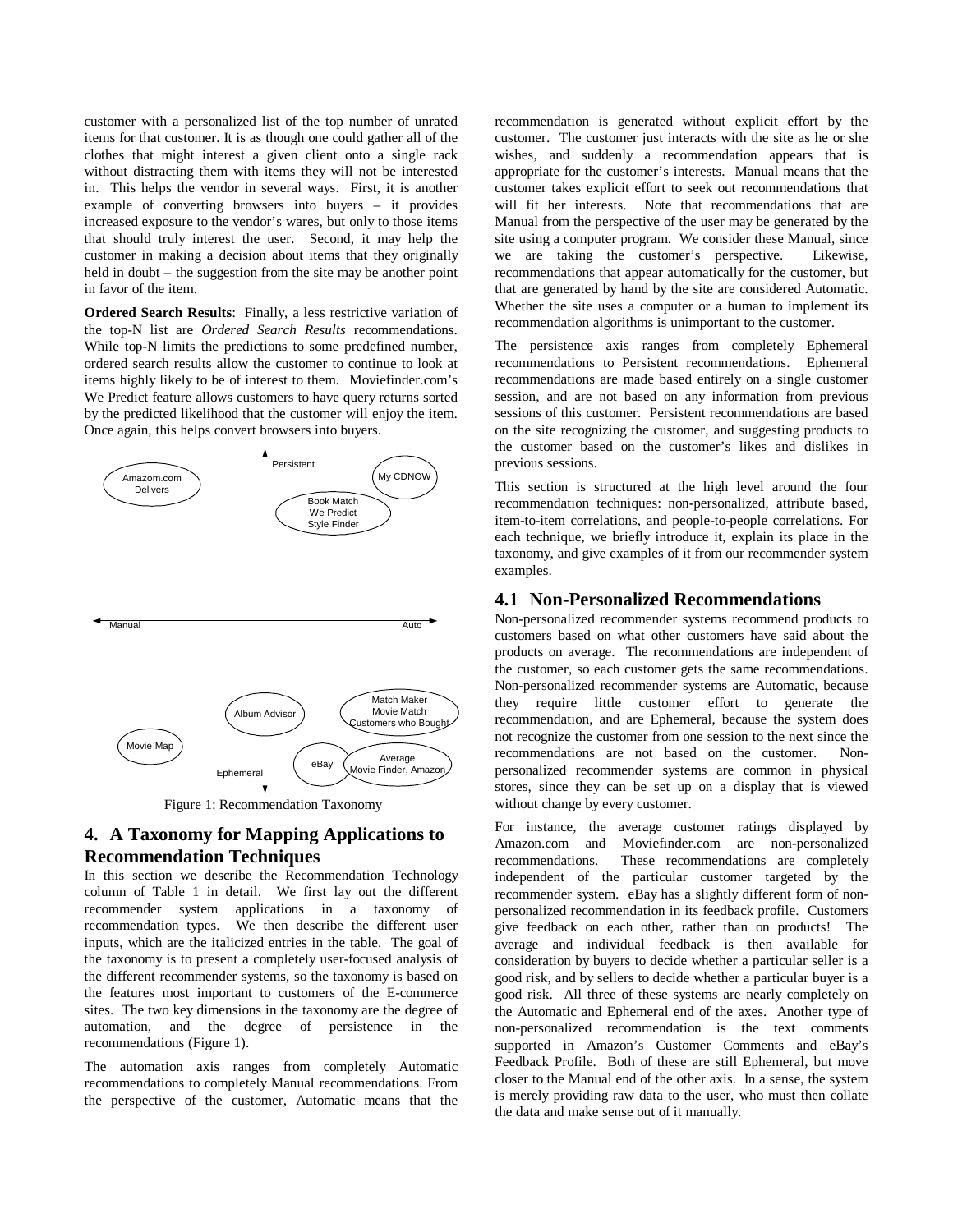### **4.2 Attribute-Based Recommendations**

Attribute based recommender systems recommend products to customers based on syntactic properties of the products. For instance, if the customer does a search for a historical romance book, and the E-commerce site responds with a list of three recommended books, that is an example of an attribute-based recommendation. Attribute-based recommendations are often Manual, since the customer must directly request the recommendation by entering his desired syntactic product properties. Attribute-based recommendations can be either Ephemeral or Personal, depending on whether the E-commerce site remembers the attribute preferences for a customer.

Reel.com's Movie Map is an example of a attribute-based recommendation. The recommendations are entirely based on the category of movie the customer selects. Since customers must explicitly go to Movie Map and navigate to a category to obtain a recommendation, Movie Map is Manual. Since Movie Map does not remember a customer's interest from one visit to the next, it is Ephemeral. Amazon.com Delivers is also Manual, since customers must explicitly sign up and provide a set of interest categories. However, Amazon.com Delivers is Persistent, since Amazon.com continues to send out recommendations in selected categories until the customer turns off the request.

# **4.3 Item-to-Item Correlation**

Item-to-item correlation recommender systems recommend products to customers based on a small set of products the customers have expressed interest in. For instance, if a customer has placed a few products in her shopping basket, the recommender system may recommend complementary products to increase the order size. Item-to-item correlation recommender systems can be Automatic, if they are based on observations of the customer's unchanged behavior. They can also require some Manual effort, if the customer must explicitly type in several items of interest in order to generate a recommendation. Item-toitem correlation recommender systems are usually Ephemeral, since they do not need to know any history about the customer to generate a recommendation based on the products she has selected.

Reel.com's Movie Matches, Moviefinder's Match Maker, and Amazon.com's Customers who Bought are similar from the perspective of customer experience. All three suggest other products a customer might be interested in based on a single other product that customer has expressed interest in. These systems are Automatic and Ephemeral, since they require neither action from nor identification of the customer. CDNOW's Album Advisor is different, since it is triggered by the user asking for recommendations by typing in a set of artists. This application is still Ephemeral, but is closer to Manual because it requires some customer effort.

### **4.4 People-to-People Correlation**

People-to-people correlation recommender systems recommend products to a customer based on the correlation between that customer and other customers who have purchased products from the E-commerce site. This technology is often called "collaborative filtering", because it originated as an information filtering technique that used group opinions to recommend

information items to individuals (Resnick et al. 1994, Hill et al. 1995, Shardanand & Maes 1995, Konstan et al. 1997). Though we use the word correlation in the name of this technique, hinting at nearest-neighbor techniques based on linear correlation, the technique can be implemented with many other technologies as well (Breese et al. 1998). Since we are focused on the effect of the technique on users, we differentiate according to user experience rather than implementation details. People-topeople correlation recommender systems are close to Automatic, since the recommendations themselves are generated automatically by the system. The system does have to learn over time from customers. In some systems this is done by having customers explicitly rate products, in which case the system is moved part of the way towards Manual. In other systems, the learning is implicit from the buying patterns or click-stream behavior of the users, in which case the system is pure Automatic. These systems are most often Persistent, since learning about patterns of agreement between users requires substantial data which is most easily collected over time. In principle, such a system could be Ephemeral if user sessions are long enough.

Amazon.com's Book Matcher, Moviefinder's We Predict, and Style Finder are all examples of Persistent but not quite Automatic people-to-people correlation recommender systems. Users explicitly rate products and other products are recommended based on the ratings. Since the ratings are entered only to get the recommendations, these systems are not considered fully Automatic.

My CDNOW is a fully Automatic example of this technique, since customer opinions are inferred by the actions a customer takes in setting up his personal music site within the CDNOW Ecommerce site. Recommendations are provided organically within the context of the personal music site.

# **4.5 User Inputs**

Each of the previous four recommendation technologies requires some form of input upon which to base the recommendations. Typically this input is provided by the customer(s). However, it is possible that the input may also be provided by the business as well. The systems in our examples utilize one or more of the following inputs.

**Purchase data**: Which products a customer has purchased. Systems such as Amazon.com's Customers who Bought and My CDNOW make recommendations based entirely patterns of "copurchase" between multiple customers. In principle, this may be augmented with how many of each product the customer has purchased.

**Likert**: What a customer says he thinks of a product, typically on a 1-5 or 1-7 scale. The scale may be numeric or textual, but must be totally ordered. Systems such as eBay's Feedback Profile and Levi's Style Finder utilize Likert inputs.

**Text**: Written comments intended for other customers to read. Usually not interpreted by the computer system. Currently included in systems such as Amazon.com's Customer Comments.

**Editor's choice**: Selections within a category made by human editors, usually employed by the E-commerce site, though independent editors are possible in principle. Editor's choice is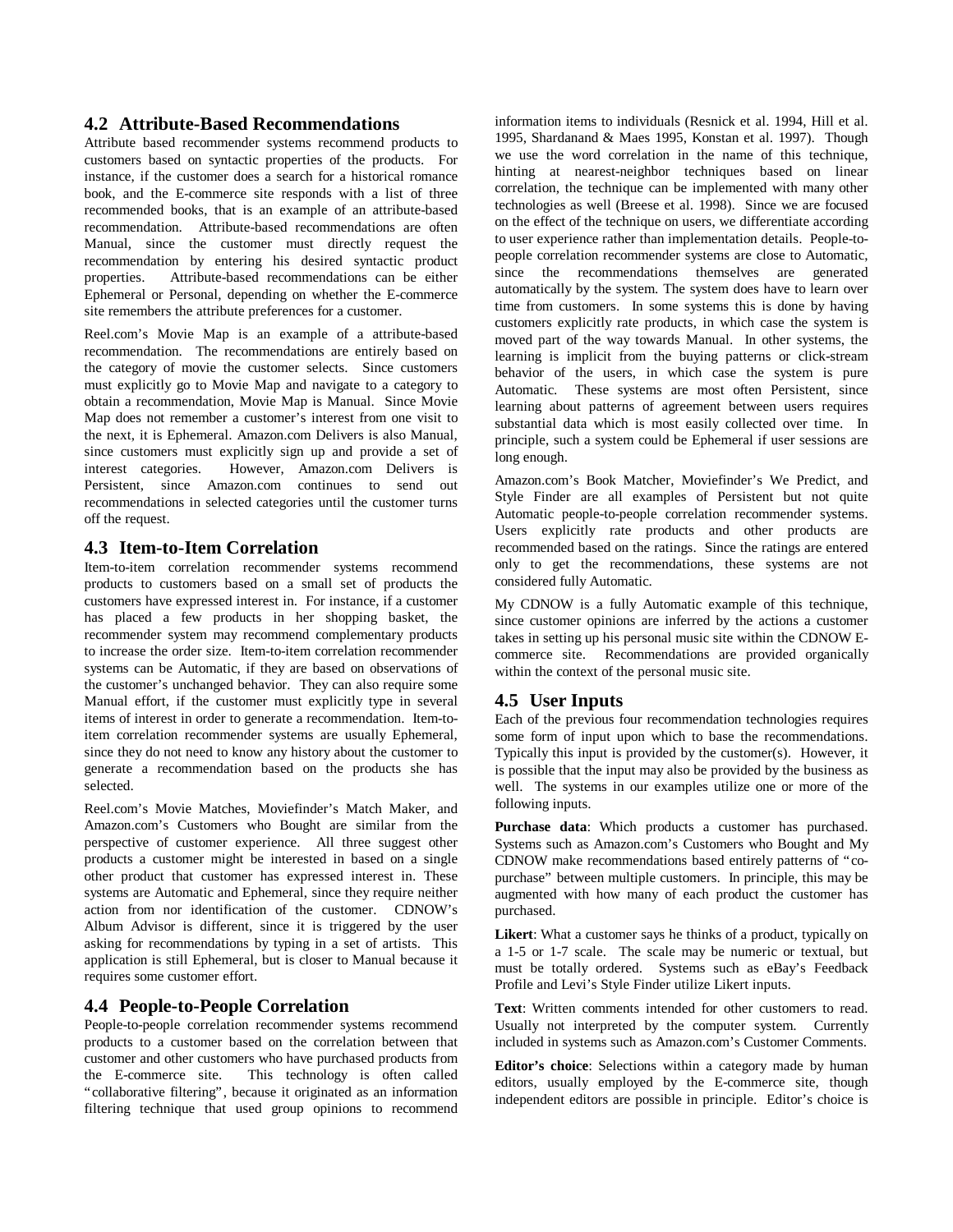important in both Reel.com's Movie Matches/Map and Moviefinder.com's Match Maker.

### **5. Finding Recommendations**

Just as sites can utilize different methods for calculating or displaying recommendations, so can they utilize different methods for allowing customers to access the recommendations. Through our recommender system examples we have identified four different methods for finding recommendations each of which may provide access to more than one recommendation interface and/or technology. These four methods are ordered in the amount of customer effort required to find the recommendations.

**Organic Navigation**: Requiring the least amount of work to actually access recommendations is the *organic navigation* process. In applications such as Album Advisor, Movie Matches, and Feedback Profile, customers do nothing extra in order to receive recommendations. In each of these applications, recommendations appear as part of the item information page. These recommendations can consist of additional items to consider, average ratings, or a list of other customer comments. However, the underlying similarity is that through the course of normal navigation of the site, customers are provided with a recommendations.

**Request Recommendation List**: Requiring not much more work from the customer is the *request recommendation list* process. Customers using applications such as Book Matcher and Style Finder can access recommendations based on their previously recorded likes/dislikes. To do so, they simply have to request these recommendations from the system.

**Selection Options**: In the *selection options* process customers must truly interact with the system in order to receive recommendations. Typically, customers choose from a set of predefined criterion/options upon which to base their recommendations. For example, users of Amazon.com Delivers have a choice from nearly 50 pre-defined categories in which to receive periodic recommendations. Even more involved, users of Moviefinder.com's We Predict system can select from a finite list of title, format, length and genre options to define a search, as well as customizing options such as ranking method and display features.

**Keyword/Freeform**: Arguably, the *keyword/freeform* option requires the most interaction from the customer. In applications such as Eyes, customers provide a set of textual keywords upon which to retrieve future recommendations. A version of Album Advisor takes the freeform input of multiple artists upon which to make recommendation matches. The We Predict and Movie Map applications produce recommendations from the results of a query conducted using the keywords provided. While each uses the keywords in very different manners, each requires the user to know specifically what types of things they are interested in.

# **6. E-Commerce Opportunities**

Many varieties of recommender systems are already in use. We have already explored multiple interfaces, technologies, and information needs for these types of systems. However, there remain many opportunities for the expansion of recommender systems in E-commerce sites. These range from simple variations on existing systems, to entirely new types of systems.

As discussed above, many sites currently use purchase data as an implicit, positive rating. CDNOW has realized in My CDNOW that owning something cannot always be interpreted as a positive. Recall that CDNOW allows customers to later go back and indicate "own it but dislike it". However, few sites are attempting to extract *implicit negative* ratings from purchase data. One way to do this would be through the analysis of data on returned products. While customers may return an item for a variety of reasons, in general any return could be considered as a negative rating on the item in question. Another model of implicit negative rating can be derived from detail views. If the site presents a few products in low detail and the customer chooses to view some products at higher detail, but ignores others, a mild negative rating can be inferred for the unselected items. Many recommender system algorithms perform better with both negative and positive ratings, so the negative data can be valuable.

Another creative use of a recommender system would be to use it in reverse to explain to a user what type of thing a product is. For instance, a recommender system might be used to tell the user "this product you're looking at is similar to these other products that you have liked in the past". Recommender system algorithms that correlate items can be used in this way. For best results they should be modified to return items that the user has purchased in the past, rather than the usual set of items the user has not purchased in the past.

Current recommender systems only use a small subset of the available information about the customer in making their recommendations. Some systems use demographic information, some use purchase data information, some use explicit ratings, some use ownership data, but no system effectively uses all this data simultaneously for real-time recommendations. How should these diverse types of data be combined? Should individual recommender systems running on each type of data produce independent recommendations? Or can better recommendations be produced by using all of the available data simultaneously?

Recommender system algorithms that use many different types of data create the possibility for "subtle personalization", in which the site provides a completely organic personalized experience to the customer. The customer interacts with the site just as she would have before personalization. She does not need to take any explicit actions to inform the site of her interests or desires. The site subtly changes the interface in nearly invisible ways to create a more personal experience for her, without her even noticing that anything has changed! (Balabanovic & Shoham, 1997) (Basu, Hirsh, & Cohen, 1998) (Sarwar et al, 1998)

Recommender systems are currently used as virtual salespeople, rather than as marketing tools. The difference is that many recommender systems target each individual customer differently, making it difficult to produce the reports that marketing professionals are used to. These reports usually partition the population into a manageable number of segments. One way to bring these two worlds together would be to use the people to people correlations used by some recommender system algorithms to create segments for the reports. Open questions include "how can names be assigned to the automatically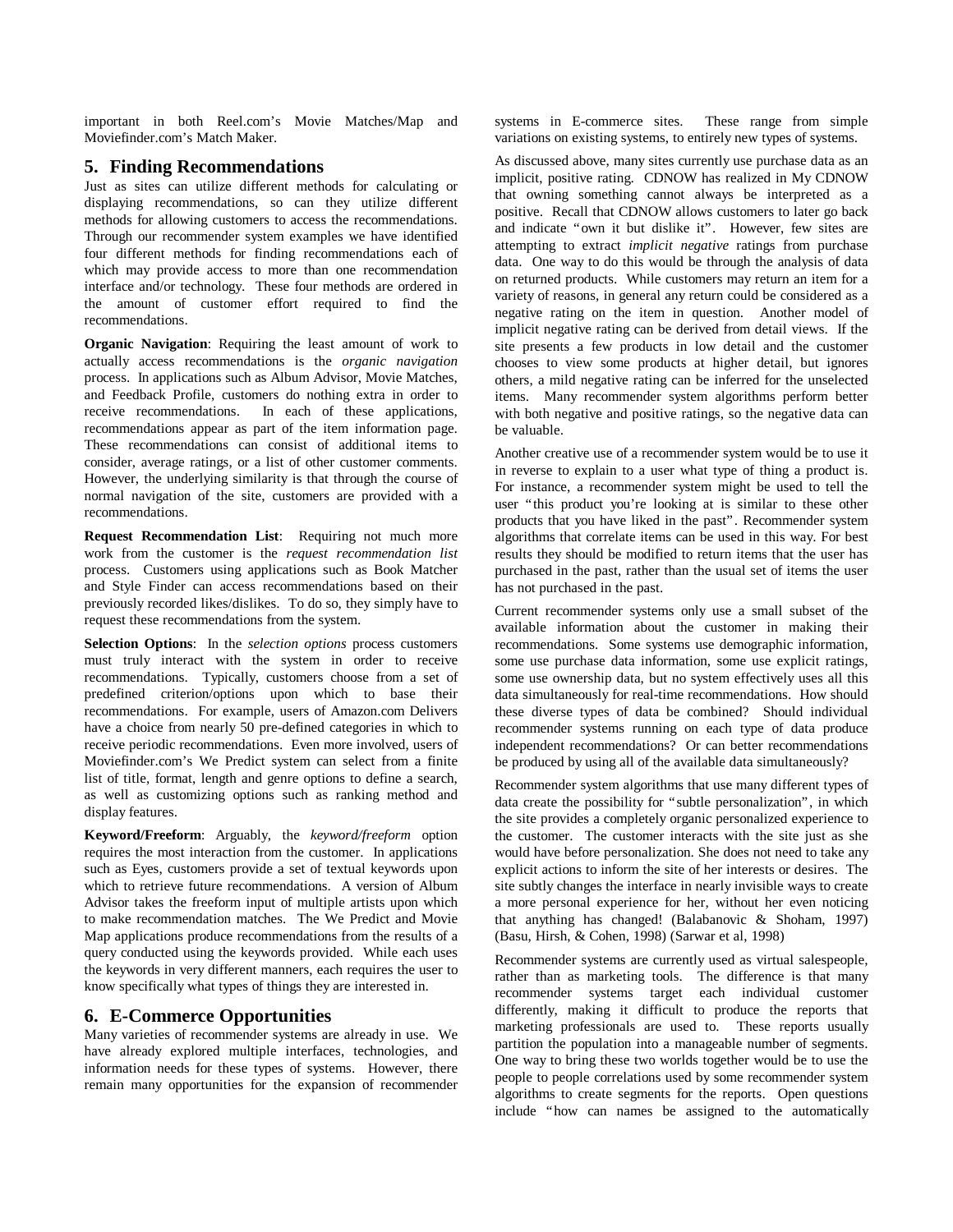generated segments?" and "are automatically generated segments more useful for managing marketing campaigns than traditional segments?"

Recommender systems can be made more useful as marketing systems in other ways, too. Current recommender systems are mainly "buy-side" systems. That is, they are designed to work on behalf of the customer in deciding what products they should purchase. However, modern marketing is designed not just to maximize utility to the customer, but to maximize value to the business at the same time. The recommender system could produce an indication of the price sensitivity of the customer for a given product, so the E-commerce site could offer each product at the price that maximizes the lifetime value of the customer to the site. For instance, one customer might be willing to purchase the product at a price that would earn the site ten cents of profit, while another customer might purchase the same product at a one dollar profit. There are challenging ethical issue in implementing systems like these that use information from studying the customer in determining how to get more money from the customer. One economic study suggests that sites may need to pay customers for their information (Avery et al. 1999).

In a related concept, "sell-side" recommender systems could allow businesses to decide which clients to make special offers towards. In traditional commerce a company could offer a coupon for a free pound of bananas with the purchase of a box of cereal and a gallon of milk in order to increase sales of milk. The success of this depends on the customer viewing the coupon and remembering to bring it to the store. A recommender system could be designed which notices that a customer already has bananas and milk in his shopping cart and rarely purchases cereal. This customer might be a good choice for the above offer.

One limitation to recommender systems is collecting enough data to make effective recommendations for new users. One way to speed the transition is for sites to share information about their users. Shared information benefits users, because they get more accurate recommendations in less time, but decreases the benefit to individual sites because users are not as loyal to them. Since sites own the information they collect, they have little incentive to share with competitors. However, it seems quite possible that consortia of non-competing sites may form with the goal of sharing data to increase the value to companies within the consortia. Customers of these consortia will need assurances that their privacy will be carefully protected, even as their data are shared beyond the boundary of a single site.

### **7. Conclusion**

Joe Pine's book Mass Customization lists the five fundamental methods for achieving the goal of mass customization. Each of the first four of these goals can be realized through recommender systems:

- ♦ "Customize services around standardized products and services": Recommender systems provide a customized service that enables E-commerce sites to sell their largely commodity products more efficiently.
- ♦ "Create customizable products and services": Recommender systems are a customizable product of the E-commerce site.
- ♦ "Provide point of delivery customization": The recommender system directly customizes the point of delivery for the E-commerce site.
- "Provide quick response throughout the value chain": We predict that recommender systems will be used in the future to predict demand for products, enabling earlier communication back the supply chain.

Recommender systems are a key way to automate mass customization for E-commerce sites. They will become increasingly important in the future, as modern businesses are increasingly focused on the long-term value of customers to the business (Peppers & Rogers 1997). E-commerce sites will be working hard to maximize the value of the customer to their site, providing exactly the pricing and service they judge will create the most valuable relationship with the customer. Since customer retention will be very important to the sites, this relationship will often be to the benefit of the customer as well as the site – but not always. Important ethical challenges will arise in balancing the value of recommendations to the site and to the customer.

There are many different techniques for implementing recommender systems, and the different techniques can be used nearly independently of how the recommender system is intended to increase revenues for the site. E-commerce sites can first choose a way of increasing revenue, then choose the degree of persistence and automation they desire, and finally choose an recommender system technique that fits that profile.

Technologists often assume that the holy grail of recommender systems is fully Automatic, completely Ephemeral recommendations. Our study does not bear this assumption out at all. Many E-commerce sites use Persistent systems that require Manual effort from the user. One reason for this preference is that systems that are more Persistent create a relationship with the customers. If creating the relationship requires some degree of Manual effort from the customers, they will prefer to return to the site in which they have invested the effort, increasing the degree of "stickiness" of the relationship between the site and its customers. On the other hand, purely Manual recommender systems are entirely portable: the customer can freely go to another site with the same Manual features to obtain the desired recommendations. The optimal technology for the customers may well be fully Automatic, completely Ephemeral recommendations, since these recommendations leave them free to visit any similar E-commerce site. However, most recommender systems are deployed by the people running Ecommerce sites. The optimal technology for them will be Persistent, and is likely to be only partially Automatic, requiring some input from customers to increase "stickiness", but rewarding the customers with valuable recommendations based on their input. Our prediction is that most recommender systems will be run by E-commerce sites, and will be Persistent and partially Automatic. A few recommender systems will be run by groups whose goal is to support customers, and their recommendations will tend to be Ephemeral and fully Automatic to minimize customer effort, or Ephemeral and fully Manual, to maximize customer control and portability (Schneiderman 1997).

Recommender systems are creating value for both E-commerce sites and their customers. We hope our taxonomy of the ways in which recommender systems make money for sites, the way they